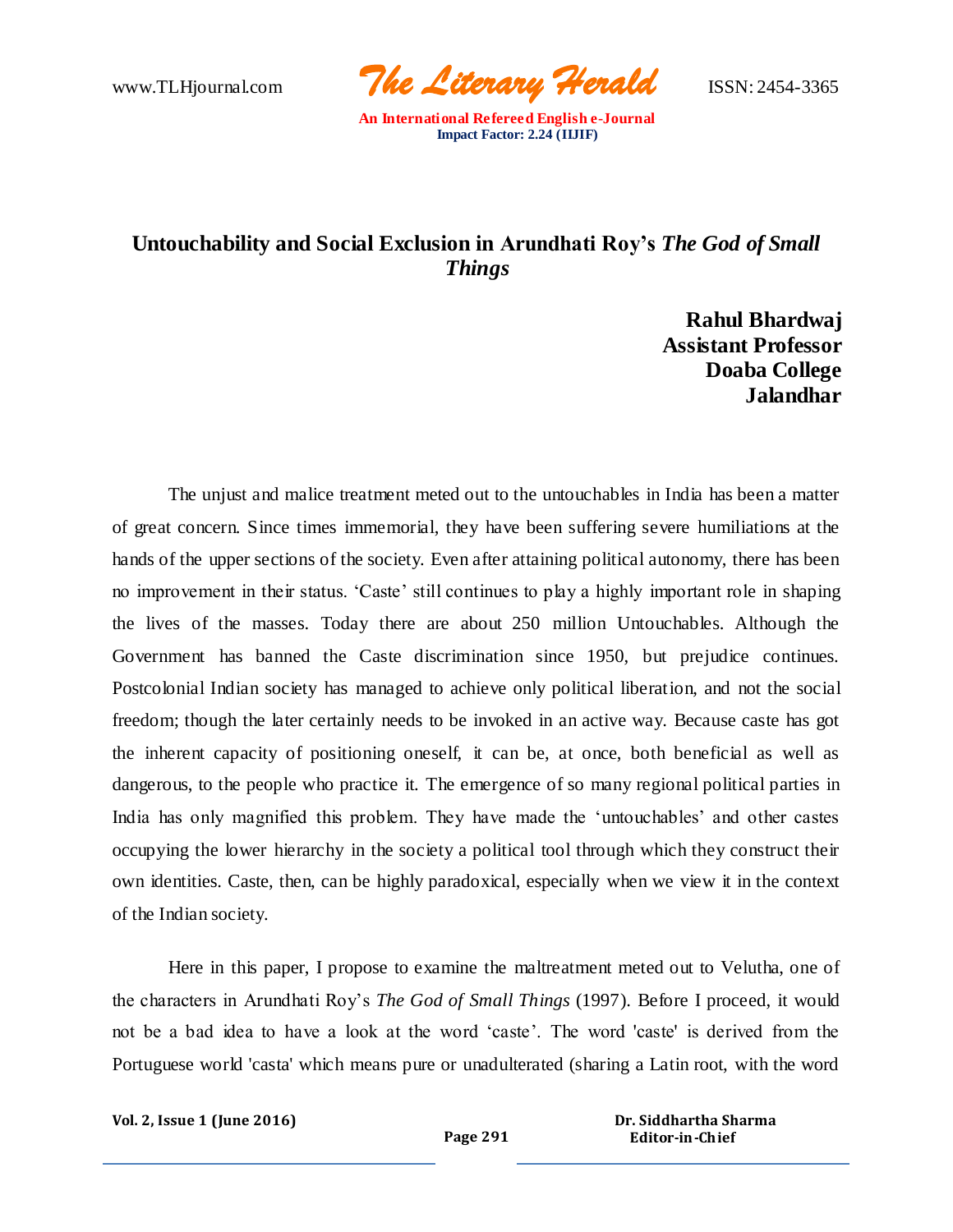www.TLHjournal.com *The Literary Herald*ISSN: 2454-3365

'chaste'). The caste system in India is an important part of ancient Hindu tradition and dates back to 1200 BCE. In ancient India there developed a social system in which people were divided into separate close communities. These communities are known in English as caste. It is generally believed that the origin of the caste system can be found in Hinduism, but it has plagued the entire Indian social system. The caste system in the religious form is basically a simple division of society in which there are four castes arranged in a hierarchy and below them the outcast. But socially the caste system was more complicated, with much more castes and sub-castes and other divisions. The religious theories explain how the four Varnas were founded, but they do not explain how the *Jats* in each Varna or the untouchables were founded. According the Rig Veda, the ancient Hindu book, the primal man - *Purush* – destroyed himself to create a human society. The different Varnas were created from different parts of his body. The Brahmans were created from his head; the Kshatrias from his hands; the Vaishias from his thighs and the Sudras from his feet. The Varna hierarchy is determined by the descending order of the different organs from which the Varnas were created. Other religious theory claims that the Varnas were created from the body organs of Brahma, who is the creator of the world. Presently, there are about 3,000 castes and 25,000 subcastes in India, each related to a specific occupation. This occupation, it must be remembered, has been assigned to them by the ancient *rishis*. These different castes fall under four basic varnas viz Brahmins—priests, Kshatryas—warriors, Vaishyas—traders and Shudras—labourers.

Arundhati Roy has dealt with the problem of untouchability plaguing the Indian society in her booker winner novel, *The God of Small Things*. She is appalled at the barbarous treatment meted out to the lower section of the society, even in this postcolonial age. In this regard, she says that: "Fifty years after independence, India is still struggling with the legacy of colonialism, still flinching from the cultural insult (and ....) we are still caught up in the business of "disproving" the white world's definition of us"1. Even the escape from the blood-thirsty period of Colonialism has not brought any respite to these Untouchables. The entire incidents in *The God of Small Things* take place in the southern Indian state of Kerala, and revolve around a forbidden relationship between a Syrian Christian divorcee, and mother of two children, Ammu,

**Vol. 2, Issue 1 (June 2016)**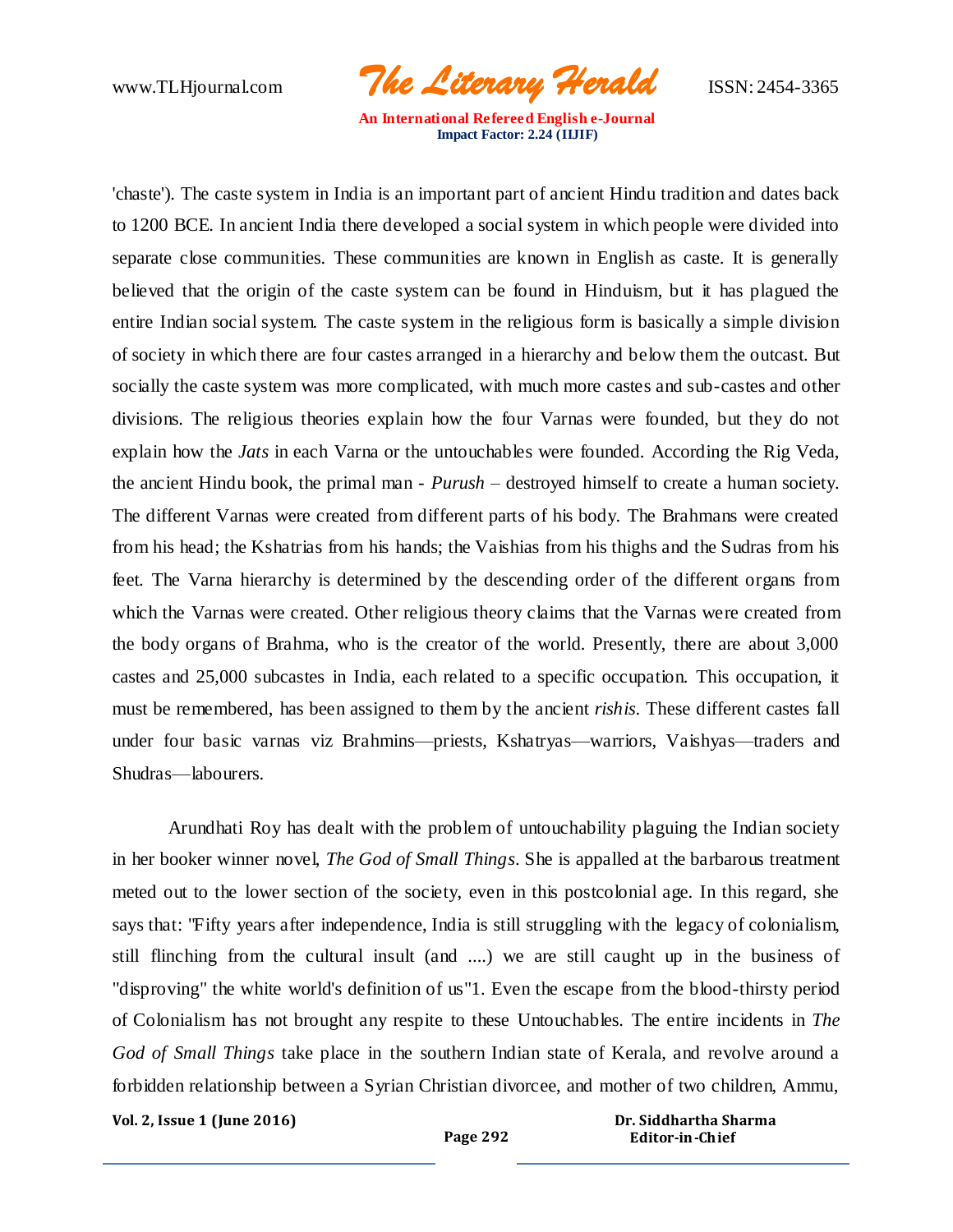www.TLHjournal.com *The Literary Herald*ISSN: 2454-3365

and a low caste carpenter, Velutha. 'The temporal setting shifts back and forth from 1969, when Rahel and Estha, a set of fraternal twins are 7 years old, to 1993, when the twins are reunited at age 31'. It is a story about the rights of the women and the untouchables versus age-old restrictions imposed by the traditionalist Indian society. The characters in this novel are caught up in a complex web of actions that take place in their lives, and affect each other in one way or the other. Most of the human drama takes place in the novel in the context of the division of India through caste and class. Throughout the novel, we witness numerous encounters between these two, and ultimately, it is the one occupying the upper position in the domestic and the social hierarchy, which emerges as a winner. Ammu, the female protagonist of the novel is married to an alcoholic husband, who treats her in a beastly manner, and even asks her to satisfy the carnal pleasure of his boss, so that he can keep his job secure. This unjust action of her husband (whose name is not told in the novel) forces Ammu to leave him. After getting divorce from her husband, Ammu, along with her dizygotic twins Estha and Rahel, returns to her parental house in Ayemenem, now part of Kottayam in Kerala state of Ind ia. She seeks some respite in her home but ironically, her own home turns out to be a horrid place for her. It is here that she suffers a lot mental blows by her own family members. Ayemenem thus becomes a storehouse of Ammu's suffering. Thus, "the focal event of the novel is a socially transgressive and ultimately doomed love affair between Ammu and a low-caste carpenter, Velutha"3 Ammu's quest for emotional support ends in Velutha, a lowcaste or 'untouchable' carpenter; whose family has been serving in Ammu's house since a long time. A clandestine love-affair between the two starts and we witness a series of furtive love-meetings between them across the river in the haunted house. They do not realise that in doing so, they aretrying to dismantle the traditional rules put down by the so called protectors of Indian culture.

The novel is replete with instances of caste politics. The dizygotic twins are told by their grandmother Mammachi that Paravans are expected "to crawl backwards with a broom, sweeping away the footprints so that Brahmins or Syrians Christians would not defile themselves by accidentally stepping into a Paravan's footprints"4 (pp. 73- 74). This amply demonstrates how

**Vol. 2, Issue 1 (June 2016)**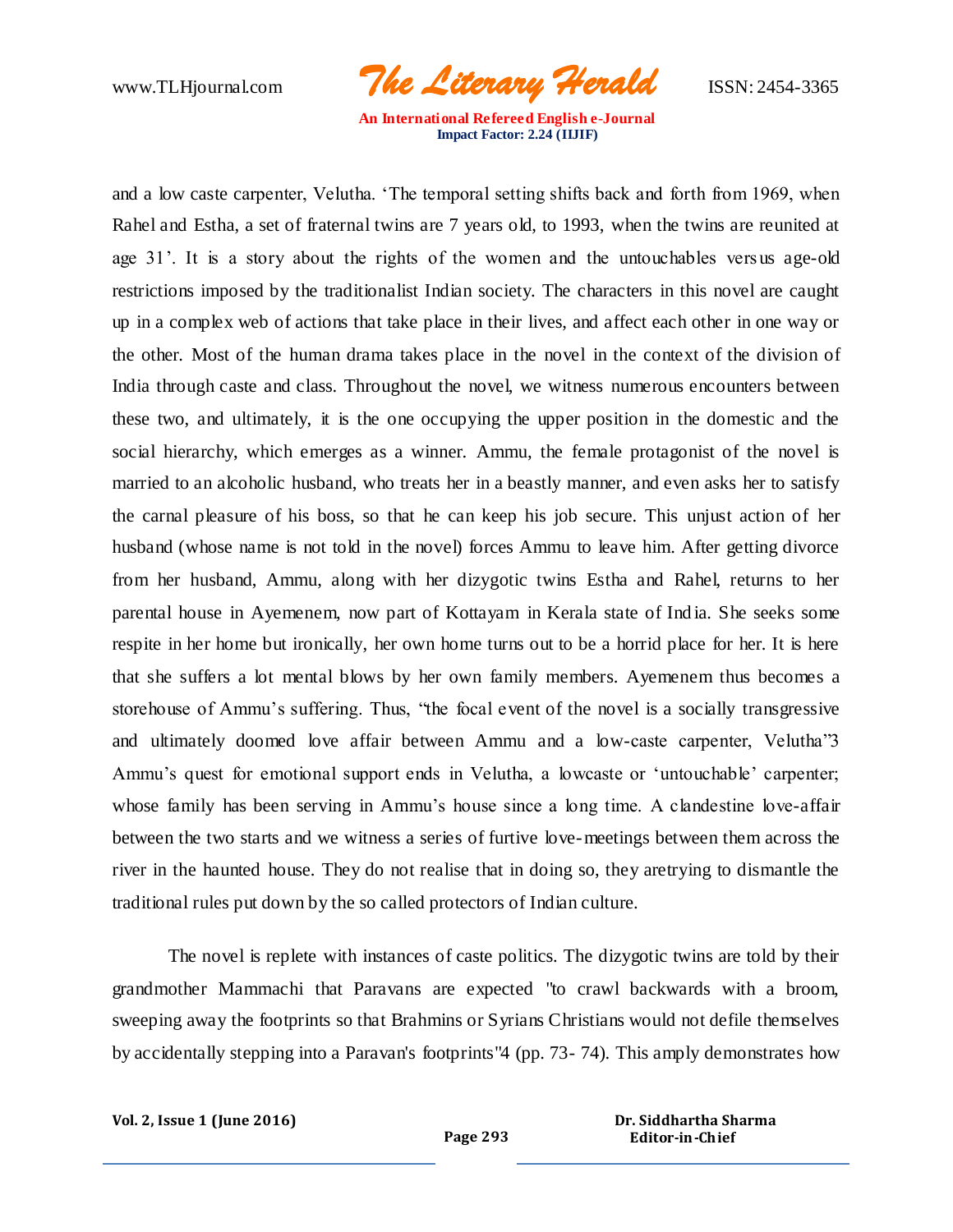www.TLHjournal.com *The Literary Herald*ISSN: 2454-3365

a feeling of hatred and superiority is installed in children who are rather innocent tounderstand all these racial myths.

The superfluous and malice behavior summoned out to the untouchables in India has been an issue of enormous concern. They have been undergoing the inexorable humiliation at the hands of the so called higher classes of Indian society. Concurrence of political independence has not improved their social status. Arundhati Roy's **The God of Small Things** novel explores the caste system, gender difference and the police-politician relation that have existence in the country even after virtually six decades of independence. The novel discloses the cavernous gap between the touchables and the untouchables; the exploiters and the exploited, and the powerful and the powerless. It is all about how the human values of the children, youth, women and the untouchable have been impinged upon, and how they have been deceived.

There are many other instances of social exclusion in *The God of Small Things*. We can see the unjust treatment meted out the dizygotic twins. They are treated in this way because they have no father/no home. The maltreatment meted out to Ammu can also be seen as an outcome of this absurdreality. Pappachi's sister Baby Kochamma also receives a shock of her life when her dream of marrying Father Mulligan, an Irish priest, gets shattered. She starts living an isolated life in the Ayemenem house, and develops a liking in the misfortune of others. Also, facing a similar crisis in life is the character of Chacko, son of Pappachi, and the future master of the Ayemenem house. While pursuing his studies at Oxford, Chacko falls in love with Margaret Kochamma and marries her. But this marriage also turns out to be sordid bond, and soon the couple drifts apart; and Chacko returns to India. Soon after the death of his father Pappachi, Chacko starts managing the family pickle factory, Paradise Pickles and Preserves. However, he proves unsuccessful in thisbusiness, as the factory registers a severe economic crisis. Ironically, we find the Ayemenem house giving shelter to all the sufferers in this novel.

The story Arundhati Roy's **The God of Small Things** is set in the caste society of India. In this time, members of the Untouchable Paravan or Paryan were not permitted to touch

**Vol. 2, Issue 1 (June 2016)**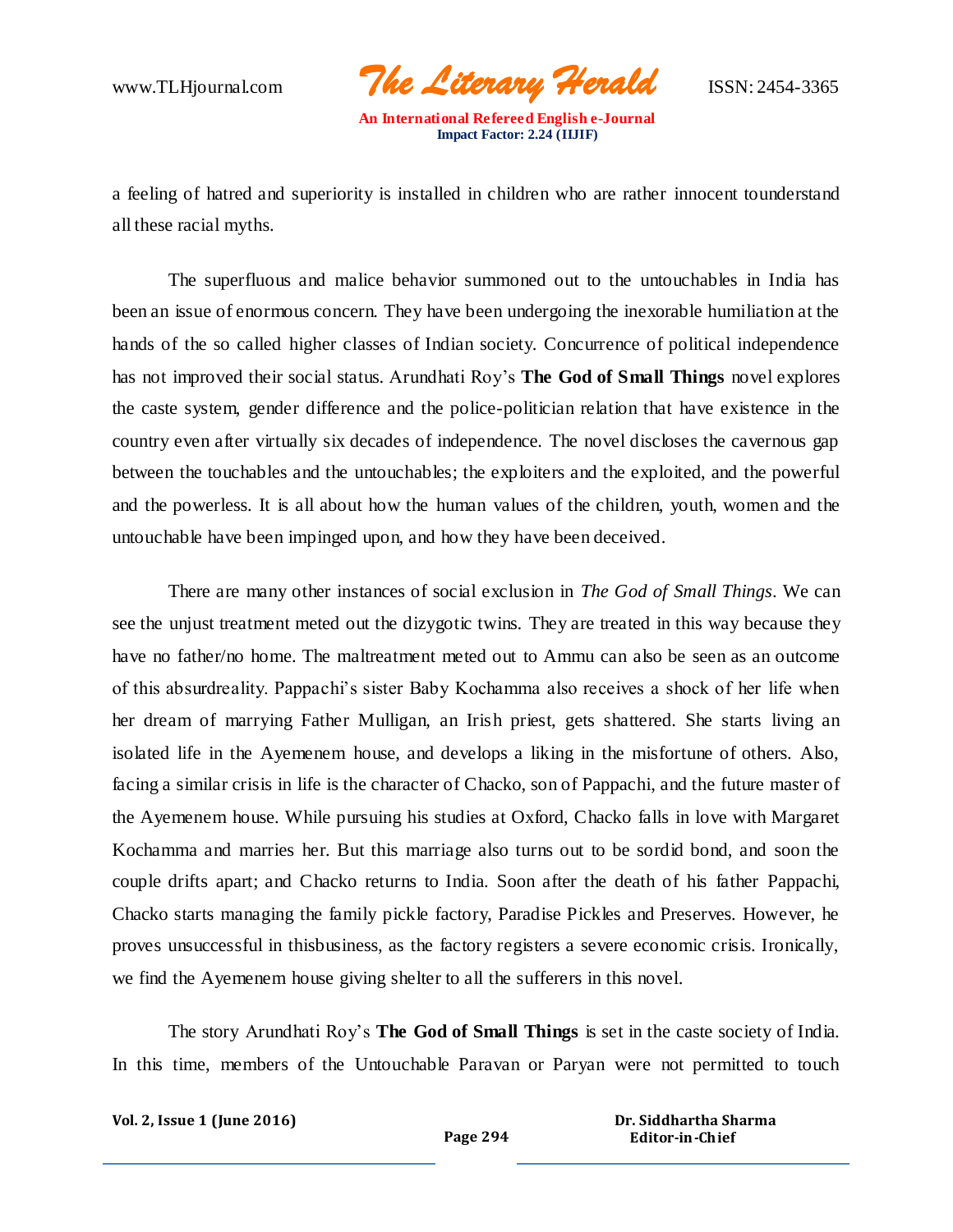www.TLHjournal.com *The Literary Herald*ISSN: 2454-3365

members of higher castes or enter their houses. This extreme form of discrimination was deeply embedded over centuries in the Indian society starting from the time of Portuguese [Colonialism](http://en.wikipedia.org/wiki/Colonialism) during which Christianity[/Roman Catholicism](http://en.wikipedia.org/wiki/Roman_Catholicism) became a major religion in Kerala. The Second decree of [Synod of Diamper](http://en.wikipedia.org/wiki/Synod_of_Diamper) organised by [Portuguese](http://en.wikipedia.org/wiki/Portugal) Archbishop of Goa, [Aleixo de Menezes](http://en.wikipedia.org/wiki/Aleixo_de_Menezes) which allowed [Untouchability](http://en.wikipedia.org/wiki/Untouchability) to be practised by Christians of Kerala.<sup>[\[3\]](http://en.wikipedia.org/wiki/The_God_of_Small_Things#cite_note-2)</sup> Portuguese soldiers who married Indian ladies and their offsprings were held at high esteem. The Untouchables were considered polluted beings. They had the lowliest jobs and lived in subhuman conditions. In India, the caste system was considered a way to organize society. Arundhati Roy's book shows how terribly cruel such a system can be as the oppressors were immigrants from [Persia](http://en.wikipedia.org/wiki/Persia)[/Iraq](http://en.wikipedia.org/wiki/Iraq) during the rule of [Venads](http://en.wikipedia.org/wiki/Venad) [Dravidian-](http://en.wikipedia.org/wiki/Dravidian)[Tamil](http://en.wikipedia.org/wiki/Tamil_people) king Ayyanadikal Thiruvadikal in the ninth century as mentioned in the [Tharisapalli plates.](http://en.wikipedia.org/wiki/Tharisapalli_plates)Along with the caste system, readers see an economic class struggle. The Ipes are considered upper class. They are factory owners, the dominating class. Mammachi and Baby Kochamma would not deign to mix with those of a lower class. Even Kochu Maria, who has been with them for years, will always be a servant of a lower class.However, Roy shows other types of less evident discrimination. For example, there is religious discrimination. It is unacceptable for a Syrian Christian to marry a Hindu. In more than one passage of the book, the reader feels Rahel and Estha's discomfort at being half Hindu. Baby Kochamma constantly makes disparaging comments about the Hindus. On the other hand, there is discomfort even between the Christian religions, as is shown by Pappachi's negative reaction when Baby converts to Catholicism.

Chacko suffers more veiled racial discrimination, as it seems his daughter also did. His English wife's parents were shocked and disapproving that their daughter should marry an Indian, no matter how well educated. Sophie Mol at one point mentions to her cousins that they are all "wog," while she is "half-wog."The Ipes are very class conscious. They have a need to maintain their status. Discrimination is a way of protecting one's privileged position in society.

In addition to her commentary on Indian history and politics, Roy evaluates the Indian postcolonial complex, or the cultural attitudes of many Indians towards their former British

**Vol. 2, Issue 1 (June 2016)**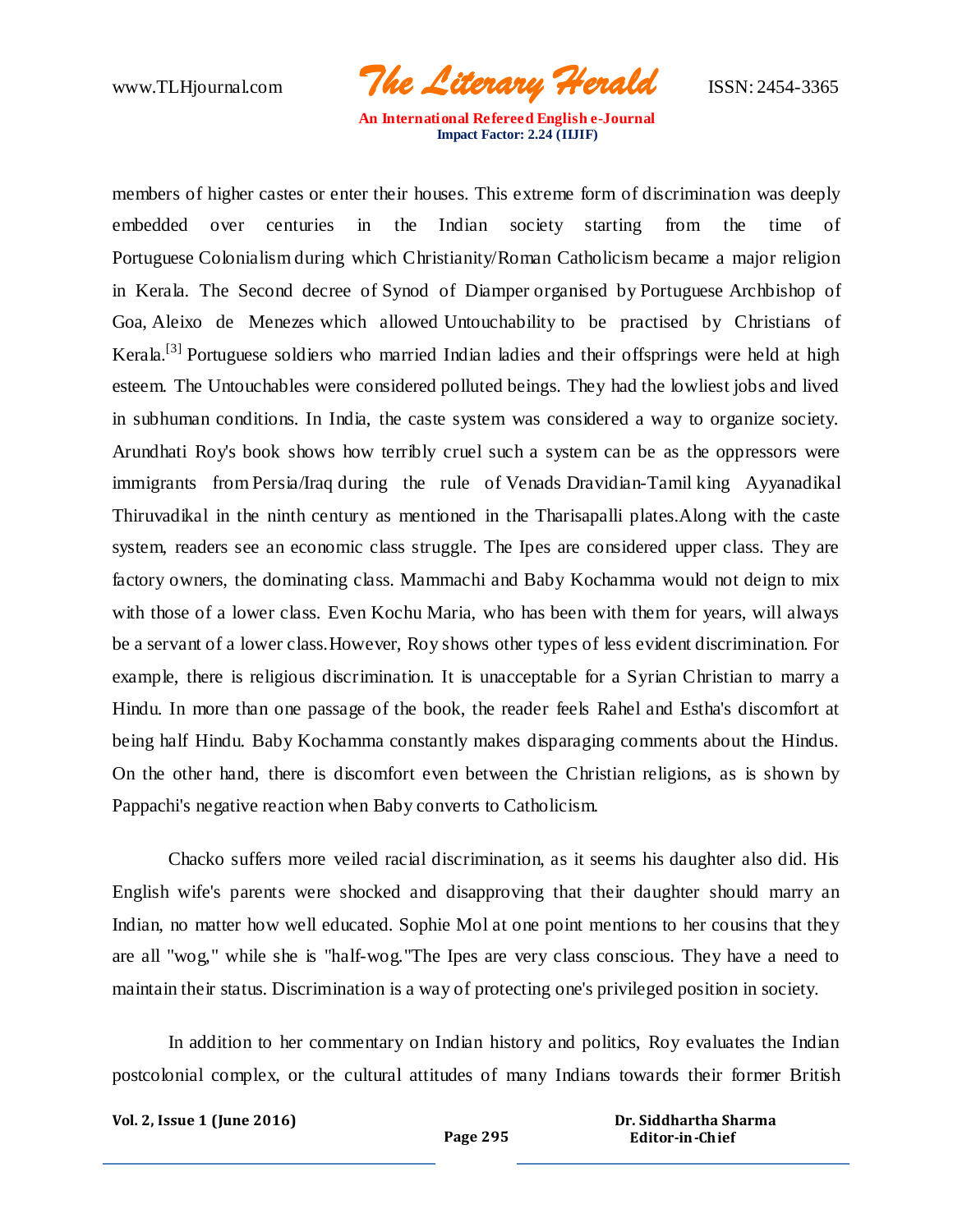www.TLHjournal.com *The Literary Herald*ISSN: 2454-3365

rulers. After Ammu calls her father a "[shit]-wiper" in Hindi for his blind devotion to the British, Chacko explains to the twins that they come from a family of Anglophiles, or lovers of British culture, "trapped outside their own history and unable to retrace their steps," and he goes on to say that they despise themselves because of this. A related inferiority complex is evident in the interactions between Untouchables and Touchables in Ayemenem. Vellya Paapen is an example of an Untouchable so grateful to the Touchable class that he is willing to kill his son when he discovers that his son has broken the most important rule of class segregation—that there be no inter-class sexual relations.In part this reflects how Untouchables have internalized class segregation. Nearly all of the relationships in the novel are somehow coloured by cultural and class tension, including the twins' relationship with Sophie Mol, Chacko's relationship with Margaret, Pappachi's relationship with his family, and Ammu's relationship with Velutha. Characters such as Baby Kochamma and Pappachi are the most rigid and vicious in their attempts to uphold that social code, while Ammu and Velutha are the most unconventional and daring in unraveling it. Roy implies that this is why they are punished so severely for their transgression.

Consequently, his boldness in carrying on this restricted love-affair proves a deadly menace for him. On hearing about this love-affair, Babby Kochamma conspires with theInspector and Velutha is put behind the prison by Inspector Matthew, where he is severely beaten to death. Thus, we see that untouchability is still being practiced in Indian society. There has to be some proper implementation of laws to curb this social discrimination. Arundhati Roy needs to be congratulated for exposing this foul play of postcolonial India to the entire world.

## **Works Cited**

Roy, Arundhati, *Power Politics*, 2nd ed. (Cambridge Mass: South End Press, 2001), p.13. Tickell, Alex, "The God of Small Things: Arundhati Roy's Postcolonial Cosmopolitanism", *The Journal of Commonwealth Literature*, 38, (2003), p.74.

Roy, Arundhati, *The God of Small Things*, (New Delhi: India Ink, 1997), pp.73-74.

**Vol. 2, Issue 1 (June 2016)** 

**Page 296**